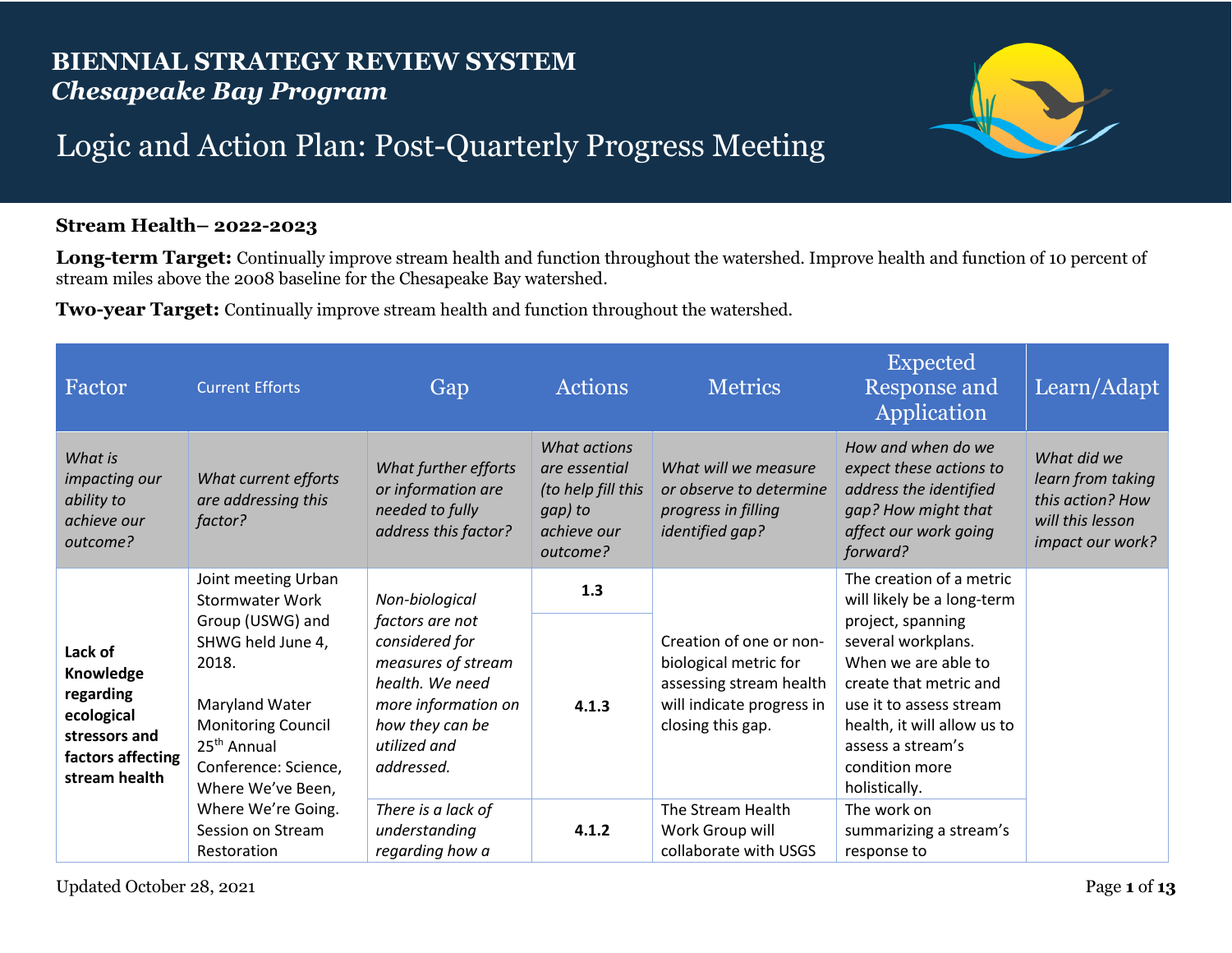|                                                                                   | Monitoring. December<br>6, 2019.                                                                                                                                                                                          | management<br>practice will affect<br>the stressors<br>identified by the<br><b>Maryland Biological</b><br><b>Stressor</b><br>Identification Index.                                                           |       | to compile information<br>on a stream's response<br>to management actions<br>and use it to create a<br>product document<br>summarizing findings.                     | management actions<br>will be ongoing as more<br>actions are explored.<br>Focusing effort on<br>identifying stressors and<br>quantifying stream<br>response will allow for a<br>better understanding of<br>how to effectively<br>manage a stream. |  |
|-----------------------------------------------------------------------------------|---------------------------------------------------------------------------------------------------------------------------------------------------------------------------------------------------------------------------|--------------------------------------------------------------------------------------------------------------------------------------------------------------------------------------------------------------|-------|----------------------------------------------------------------------------------------------------------------------------------------------------------------------|---------------------------------------------------------------------------------------------------------------------------------------------------------------------------------------------------------------------------------------------------|--|
| <b>Lack of holistic</b><br>consideration<br>of stream                             | Joint meeting Urban<br><b>Stormwater Work</b><br>Group (USWG) and<br>SHWG held June 4,<br>2018.<br>Ongoing research<br>supported through the<br>Chesapeake Bay Trust<br><b>Restoration Research</b><br>Grant Program (aka | There are no BMP<br>crediting efforts for<br>functional<br>improvements in<br>stream health.<br>Currently the only<br><b>BMP</b> credits<br>available are for<br>sediment and<br>nutrient load<br>reduction. | 1.3   | The Stream Health<br>Work Group will<br>collaborate with USGS<br>and other partners to<br>compile information on<br>a stream's response to                           | The work in this area<br>will be an ongoing effort<br>and will continue as<br>proposals are funded.<br>Going forward, this may<br>allow for new kinds of                                                                                          |  |
| health when<br>considering<br><b>BMP</b> crediting                                | pooled monitoring<br>approach)<br>Recommended<br>Methods to Verify<br><b>Stream Restoration</b><br><b>Practices Built for</b><br>Pollutant Crediting in<br>the Chesapeake Bay<br>Watershed - Approved<br>June 18, 2019    | Few resources offer<br>a holistic view of<br>stream restoration<br>and BMP guidance.<br>They have an<br>emphasis on<br>sediment and<br>nutrient reductions<br>without<br>consideration co-<br>benefits       | 4.1.1 | management actions<br>and use it to create a<br>product document<br>summarizing findings.<br>Results of pooled<br>monitoring research.                               | <b>BMP</b> credited stream<br>restoration that were<br>previously overlooked<br>because they did not<br>offer significant nutrient<br>and sediment load<br>reductions.                                                                            |  |
| <b>Heavy</b><br>administrative<br>burden for<br>stream<br>restoration<br>projects | The Stream<br><b>Restoration Permit</b><br>Committee was<br>formed and is<br>preparing a survey to<br>assess progress and<br>need to improve                                                                              | Cumbersome and<br>lengthy stream<br>restoration project<br>permit review<br>processes across<br>watershed increases<br>time to completion                                                                    | 3.1   | The Stream Restoration<br>Permit Committee will<br>send out the stream<br>permit survey at<br>regular intervals and<br>the responses will be<br>tracked anonymously. | The workgroup will use<br>the results of this permit<br>survey as an opportunity<br>to reassess the needs of<br>the group. The survey<br>will be completed by<br>January 2020.                                                                    |  |

Updated October 28, 2021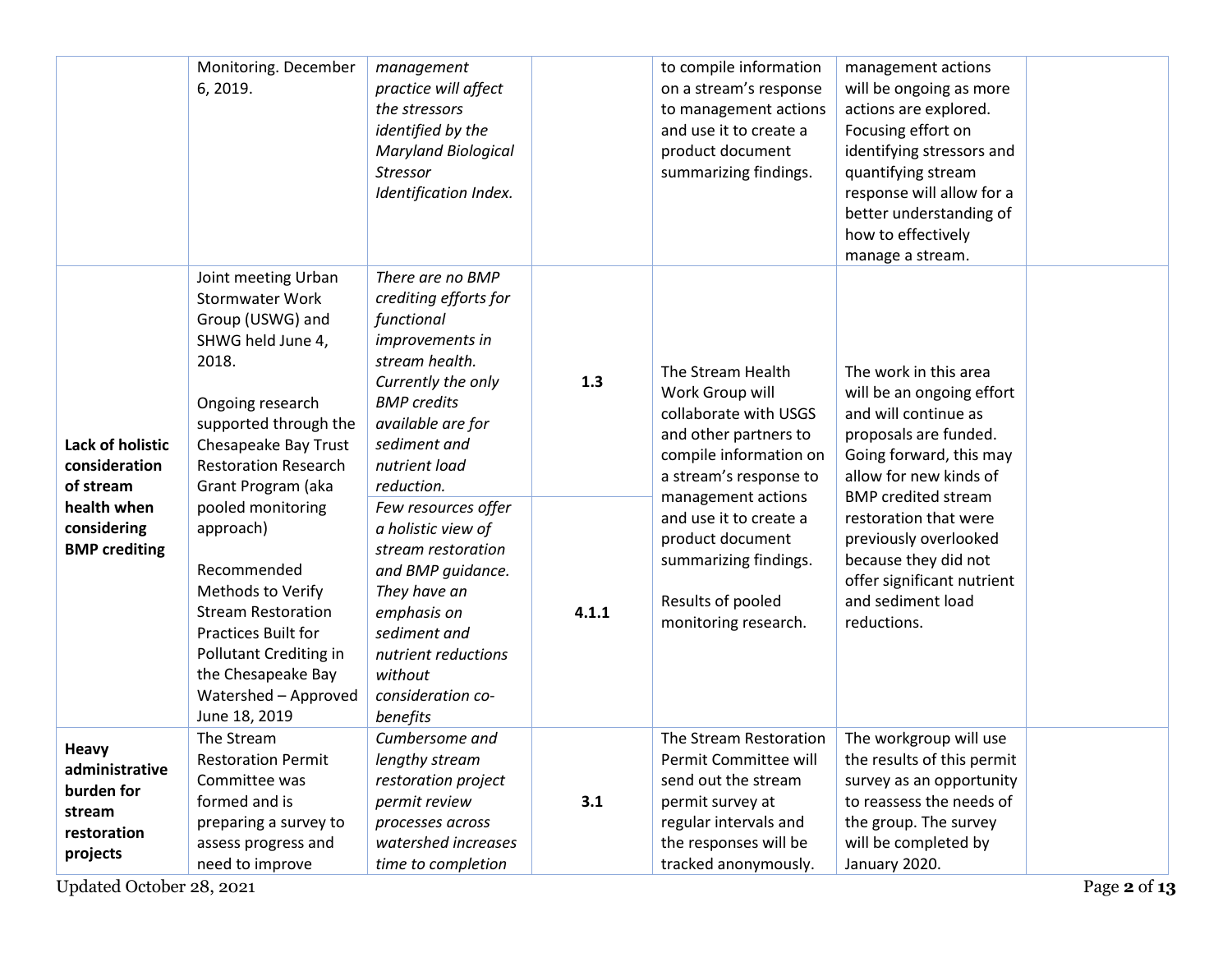|                                                                          | permit process and<br>project outcomes<br>related to functional<br>lift.                                                                                        | and decreases the<br>number of projects<br>that are able to<br>succeed.                                                                                       |       | Survey results<br>indicating actions<br>reducing legal,<br>technical, and<br>administrative conflicts<br>and resolution of<br>identified issues will be<br>considered progress to<br>address this gap. |                                                                                                                          |  |
|--------------------------------------------------------------------------|-----------------------------------------------------------------------------------------------------------------------------------------------------------------|---------------------------------------------------------------------------------------------------------------------------------------------------------------|-------|--------------------------------------------------------------------------------------------------------------------------------------------------------------------------------------------------------|--------------------------------------------------------------------------------------------------------------------------|--|
|                                                                          | <b>ICPRB</b> hosted<br>workshop on April 5-6,<br>2018. Developing a                                                                                             | Due to the nature of<br>state's protocols in                                                                                                                  | 1.2   | Creation of one or non-<br>biological metric that<br>can be used to                                                                                                                                    | The creation of a metric<br>will likely be a long term<br>project, spanning<br>several workplans.<br>When an additional  |  |
| Need for a<br>greater body of                                            | 2008 Baseline for the<br><b>CBP Stream Health</b><br>Indicator.<br>Development of<br><b>Baseline for Indicator</b><br>via ICPRB Baseline<br>Indicator workshop. | collecting biological<br>data for the Chessie<br>BIBI, the frequency<br>of data calls are<br>insufficient for yearly<br>reporting change in<br>stream health. | 2.1.2 | supplement the data<br>for Chessie BIBI for<br>assessing stream health<br>will indicate progress in<br>closing this gap.<br>Results of pooled<br>monitoring research.                                  | metric(s) is created, it<br>will allow us to have an<br>annual view of how<br>stream health is<br>changing which will be |  |
| scientific<br>research on<br>stream<br>restoration and<br>applied stream |                                                                                                                                                                 |                                                                                                                                                               | 3.2   |                                                                                                                                                                                                        | useful in monitoring<br>response to<br>management actions<br>and other local and<br>watershed wide<br>changes.           |  |
| health                                                                   |                                                                                                                                                                 |                                                                                                                                                               | 1.2   | The Stream Health<br>Work Group will                                                                                                                                                                   |                                                                                                                          |  |
|                                                                          | Joint meeting Urban<br><b>Stormwater Work</b><br>Group (USWG) and                                                                                               | No BMP crediting<br>efforts for functional                                                                                                                    | 1.3   | collaborate with USGS<br>to compile research on<br>a stream's response to                                                                                                                              | In the long term, the<br><b>Stream Health Work</b><br>Group would hope to                                                |  |
|                                                                          | SHWG held June 4,<br>2018.                                                                                                                                      | improvements.                                                                                                                                                 | 4.1.2 | management actions<br>and use it to create a<br>product document<br>summarizing findings.                                                                                                              | see new BMP crediting<br>efforts for functional<br>improvements.                                                         |  |
| Greater<br>coordination                                                  | Chesapeake Bay Trust:<br><b>Restoration Research</b><br>Grant Program.                                                                                          | Increased awareness<br>of and involvement<br>in projects from                                                                                                 | 2.1.1 | In order to quantify<br>progress towards<br>addressing this gap, we                                                                                                                                    | Long term, Increased,<br>involvement of<br>Chesapeake Bay states                                                         |  |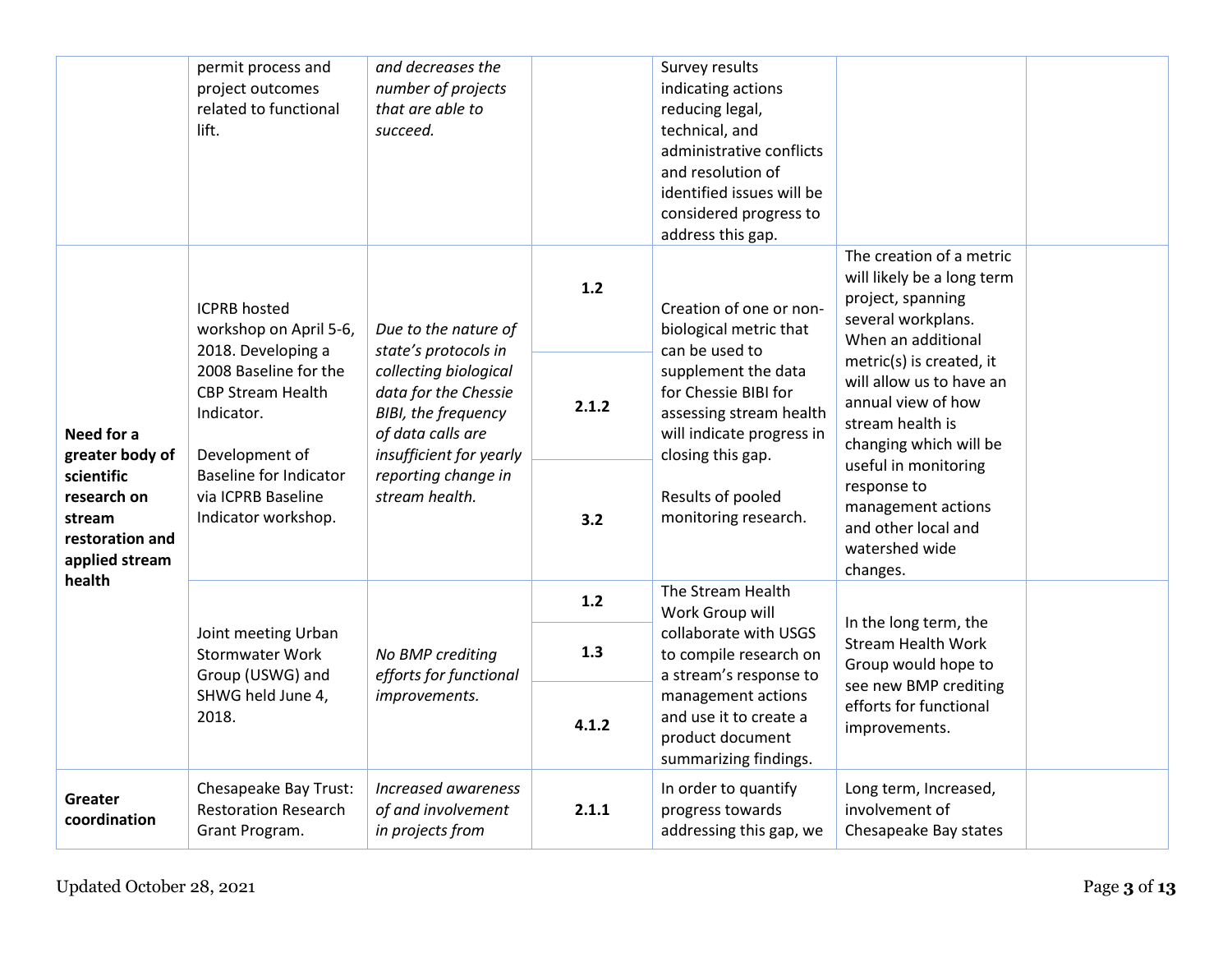| between<br>partners | Pooled monitoring<br><b>Restoration Award</b><br>Program (CBT)<br>Presenting about the<br><b>Pooled Monitoring</b><br>Initiative at<br>conferences and to key<br>groups to reach both a<br>federal and state<br>jurisdictional audience<br>Addition of "Pooled<br>Monitoring" option in<br>the draft MD MS4<br>permit.                                                  | states on pooled<br>monitoring<br>opportunities.                                                       | 2.1.3 | will look at the number<br>of partners in the<br>pooled monitoring<br>effort overtime. An<br>increase in the number<br>of partners and the<br>overall amount of<br>funding will be<br>regarded as progress<br>towards achieving this<br>outcome. An increase<br>in Restoration Research<br>applications to CBT<br>from organizations<br>outside of MD will also<br>indicate progress. | engaged in the Pooled<br>Monitoring Initiative will<br>allow for greater<br>awareness of<br>projects/results, help<br>refine key restoration<br>questions, offer up<br>potential restoration<br>sites for research, apply<br>to or spread the word<br>about the Restoration<br>Research Request for<br>Proposals (RFP), and/or<br>join the Pooled<br>Monitoring Initiative as<br>a funding partner to<br>increase our power and<br>support more key<br>research efforts<br>together. |  |
|---------------------|-------------------------------------------------------------------------------------------------------------------------------------------------------------------------------------------------------------------------------------------------------------------------------------------------------------------------------------------------------------------------|--------------------------------------------------------------------------------------------------------|-------|---------------------------------------------------------------------------------------------------------------------------------------------------------------------------------------------------------------------------------------------------------------------------------------------------------------------------------------------------------------------------------------|--------------------------------------------------------------------------------------------------------------------------------------------------------------------------------------------------------------------------------------------------------------------------------------------------------------------------------------------------------------------------------------------------------------------------------------------------------------------------------------|--|
|                     | The Stream Health<br>Work Group has<br>developed the Stream<br><b>Restoration Permit</b><br>Committee and is<br>preparing a survey to<br>assess progress and<br>need to improve<br>permit process and<br>project outcomes<br>related to functional<br>lift.<br><b>CWP and Ecosystem</b><br>Planning & Restoration<br>Training: Assessing and<br><b>Restoring Stream</b> | Inconsistencies<br>between jurisdictions<br>in stream restoration<br>project permit<br>review process. | 3.1   | The Stream Restoration<br>Permit Committee will<br>send out the stream<br>permit survey at<br>regular intervals and<br>the responses will be<br>tracked anonymously.<br>An increase in positive<br>answers will be<br>considered progress to<br>address this gap.                                                                                                                     | The workgroup will use<br>the results of this permit<br>survey as an opportunity<br>to reassess the needs of<br>the group. The survey<br>will be completed by<br>January 2020.                                                                                                                                                                                                                                                                                                       |  |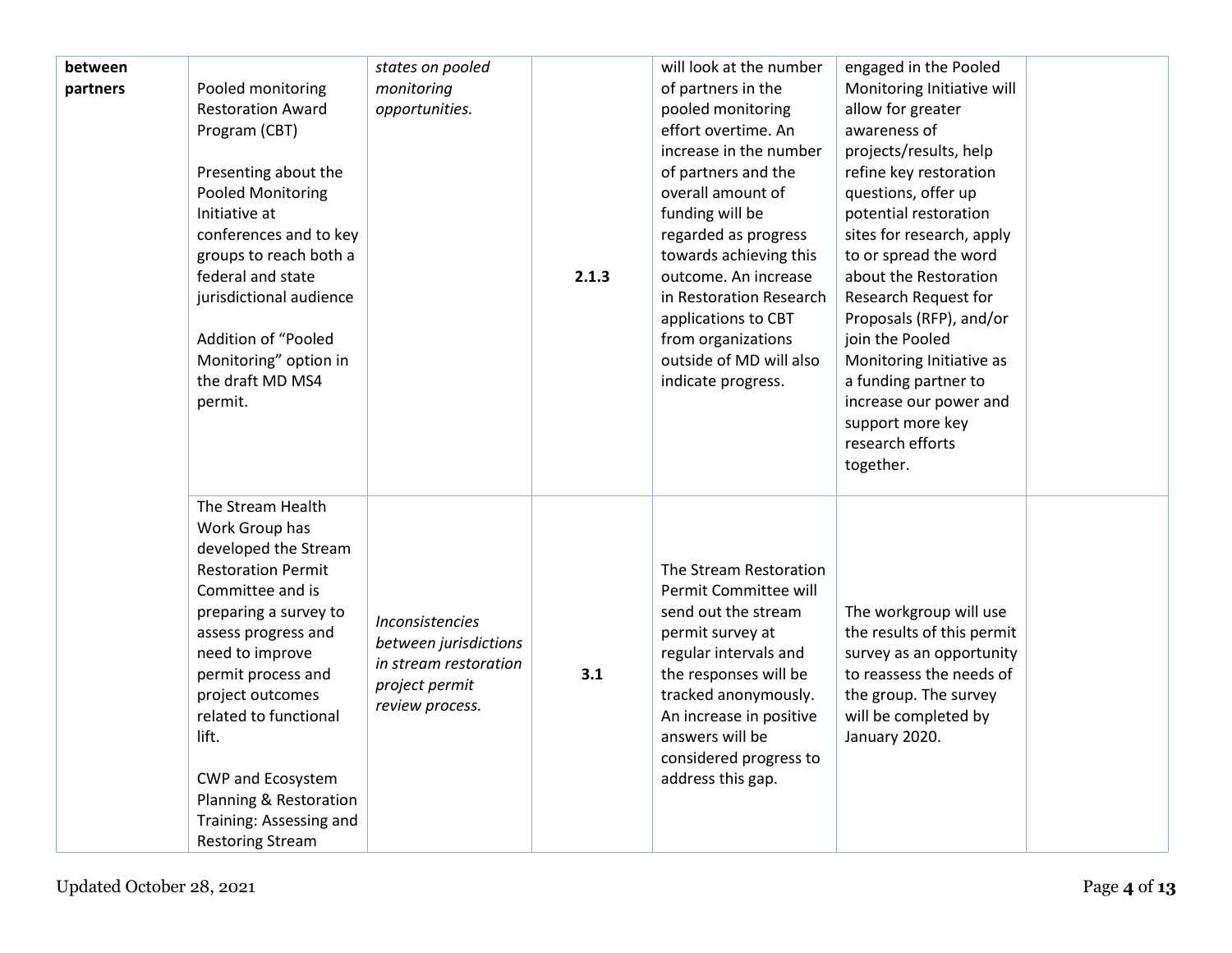|                      | Functions, December<br>11, 2017                                                                                                                                                                        |                                                                                                              |       |                                                                                                                                                                                                                                                                                                                                 |                                                                                                                                                                                                                                                                                                                                                                                           |  |
|----------------------|--------------------------------------------------------------------------------------------------------------------------------------------------------------------------------------------------------|--------------------------------------------------------------------------------------------------------------|-------|---------------------------------------------------------------------------------------------------------------------------------------------------------------------------------------------------------------------------------------------------------------------------------------------------------------------------------|-------------------------------------------------------------------------------------------------------------------------------------------------------------------------------------------------------------------------------------------------------------------------------------------------------------------------------------------------------------------------------------------|--|
|                      | Joint meeting Urban<br><b>Stormwater Work</b><br>Group (USWG) and<br>SHWG held June 4,<br>2018.                                                                                                        | Stakeholders lack<br>training and<br>awareness of current<br>restoration<br>techniques and<br>stream health. | 5.1   | Progress on this<br>outcome will be<br>measured by<br>documented updates<br>to stream restoration<br>design manuals and<br>standard operating<br>practice. There will be<br>an emphasis on<br>communication<br>between jurisdictions in<br>order to update these<br>manuals and ensure<br>best practices across<br>state lines. | <b>Updating restoration</b><br>design manuals and<br>encouraging<br>collaboration between<br>groups will be an<br>ongoing project<br>spanning several<br>workplans. The science<br>of restoration is always<br>progressing and<br>ensuring that<br>stakeholders and<br>practitioners are up to<br>date will be an ongoing<br>effort.                                                      |  |
| <b>Limited funds</b> | Chesapeake Bay Trust:<br><b>Restoration Research</b><br>Grant Program.<br><b>Pooled Monitoring</b><br>Initiative has goals of<br>expansion.<br>ICPRB HGIT FY2018<br>proposal.<br>Funding through USGS, | Limited number of<br>partners on pooled<br>monitoring effort.                                                | 2.1.2 | In order to quantify<br>progress towards<br>addressing this gap, we<br>will look at the number<br>of partners in the<br>pooled monitoring<br>effort overtime. An<br>increase in the number<br>of partners and the<br>overall amount of<br>funding will be<br>regarded as progress<br>towards achieving this<br>outcome.         | The pooled monitoring<br>effort is an ongoing<br>effort and at this time,<br>recruitment to join will<br>also be ongoing. There is<br>currently no limit set on<br>the number of partners<br>for this effort. As more<br>participants join the<br>effort, there will be a<br>greater wealth of data<br>and funds for use by the<br>group which will allow<br>for more work to be<br>done. |  |
|                      | and the Bay Program.                                                                                                                                                                                   | Limited grant<br>funding for Chessie<br><b>BIBI does not cover</b><br>any unexpected                         | 1.1   | NA - It is difficult to<br>measure progress<br>towards anticipating<br>problems because<br>these problems may                                                                                                                                                                                                                   | The Stream Health Work<br>Group will work with<br>ICPRB to anticipate<br>challenges associated<br>with the Chessie BIBI                                                                                                                                                                                                                                                                   |  |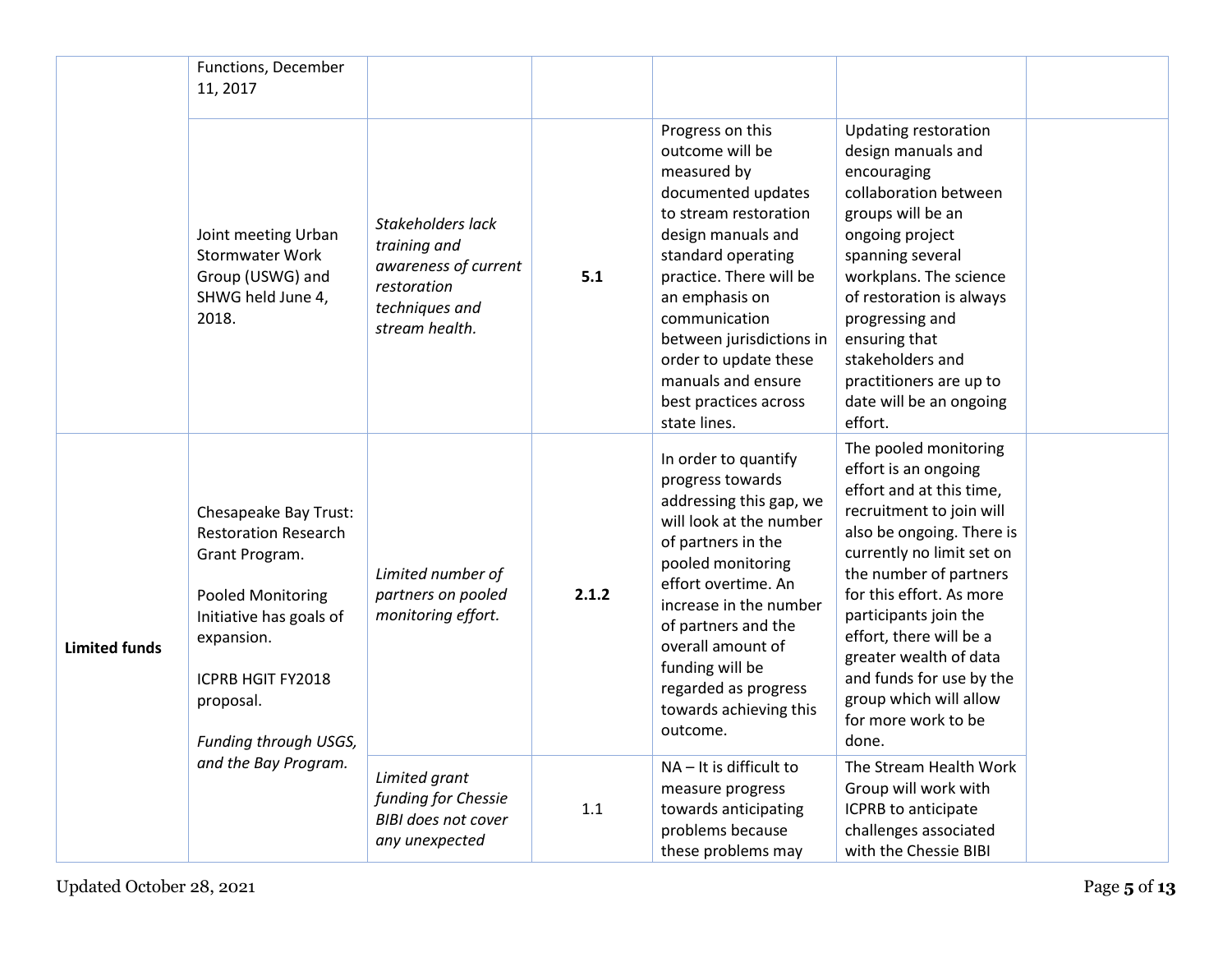| barriers and | arise at irregular | and seek additional       |  |
|--------------|--------------------|---------------------------|--|
| expenses.    | intervals.         | funding as necessary.     |  |
|              |                    | This is an ongoing effort |  |
|              |                    | that the workgroup will   |  |
|              |                    | work to support.          |  |

| $ACTI\overline{ONS} - 2022-2023$ |                                                                                                                                                                             |                                                                                                                                                                                                                                                                                                                                                      |                                            |                             |                                    |  |
|----------------------------------|-----------------------------------------------------------------------------------------------------------------------------------------------------------------------------|------------------------------------------------------------------------------------------------------------------------------------------------------------------------------------------------------------------------------------------------------------------------------------------------------------------------------------------------------|--------------------------------------------|-----------------------------|------------------------------------|--|
| <b>Action</b><br>#               | <b>Description</b>                                                                                                                                                          | <b>Performance Target (s)</b>                                                                                                                                                                                                                                                                                                                        | <b>Responsible Party</b><br>(or Parties)   | Geographic<br>Location      | <b>Expected</b><br><b>Timeline</b> |  |
|                                  | complement the bay-wide Chessie BIBI                                                                                                                                        | Management Approach 1: Identify an appropriate suite of metrics to measure the multiple facets of stream health to                                                                                                                                                                                                                                   |                                            |                             |                                    |  |
| 1.1                              | Provide<br>recommendations on<br>reporting the Chessie<br><b>BIBI</b> metric to<br>document<br>improvement in<br>stream health<br>consistent with the<br>Agreement Outcome. | 1. ICPRB and USGS report on the<br>Chessie BIBI in stream miles<br>and/or catchment scale.<br>2. SHWG to provide<br>recommendations on units to<br>report Chessie BIBI (miles,<br>catchment, both).                                                                                                                                                  | ICPRB, USGS, US EPA<br><b>CBPO</b>         | Chesapeake Bay<br>Watershed | April 2022                         |  |
| 1.2                              | Determine and Report<br>Progress                                                                                                                                            | ICRPB, USGS and EPA CBPO<br>1.<br>provide recommendations for<br>organization responsible to<br>periodically acquire and process<br>available stream data from Bay<br>States and DC.<br>Acquire and process available<br>2.<br>stream data from Bay States and<br>District of Columbia for the<br>period of 2018 - 2023. Next call<br>for data 2024) | ICPRB, USGS, US EPA CBP<br>Data Team, STAR | Chesapeake Bay<br>Watershed | <b>June 2023</b>                   |  |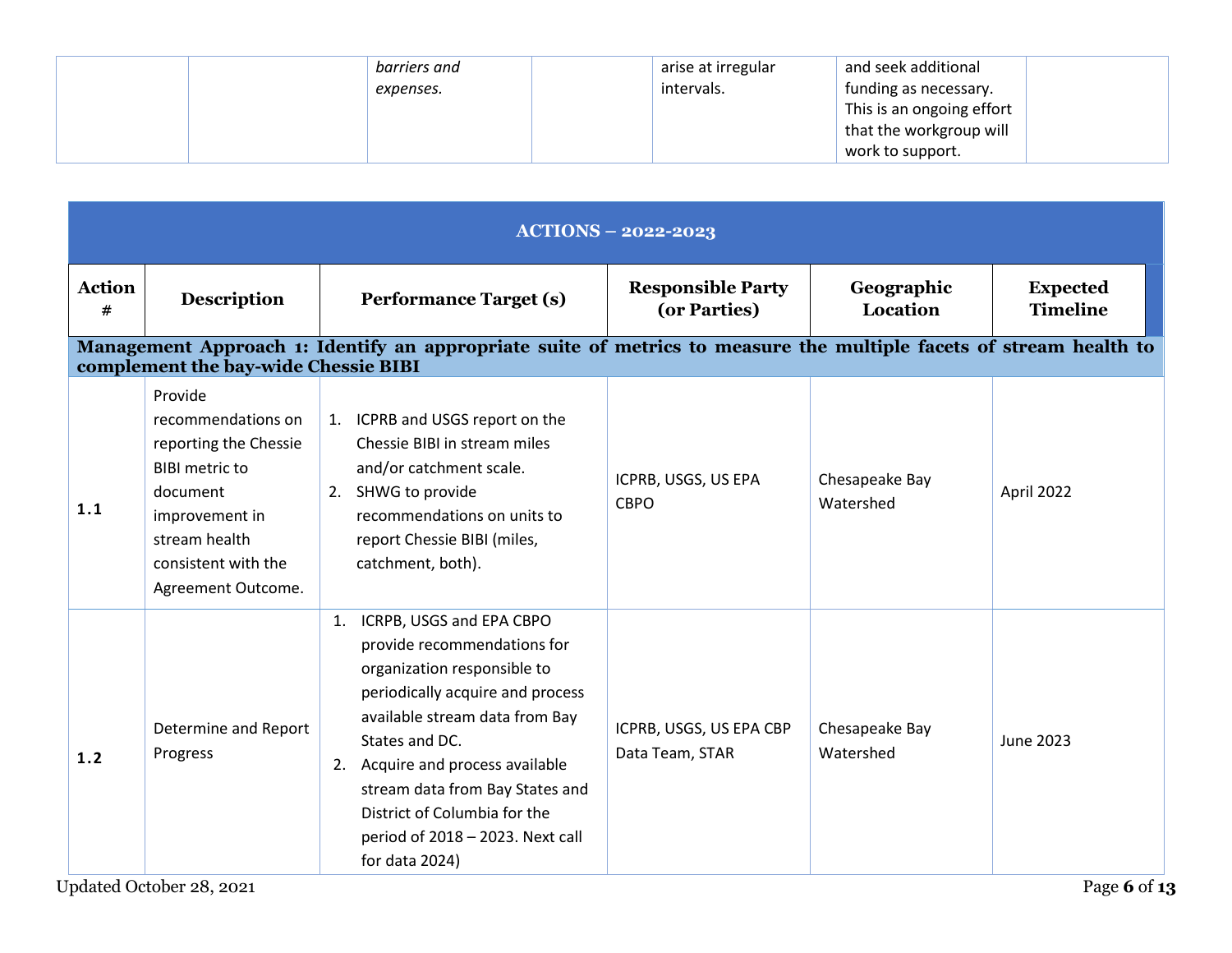|                    | <b>ACTIONS - 2022-2023</b>                                                                                                                                         |                                                                                                                                                                                                                                                                                                                                                                                                                                                                                                        |                                          |                             |                                    |  |  |  |
|--------------------|--------------------------------------------------------------------------------------------------------------------------------------------------------------------|--------------------------------------------------------------------------------------------------------------------------------------------------------------------------------------------------------------------------------------------------------------------------------------------------------------------------------------------------------------------------------------------------------------------------------------------------------------------------------------------------------|------------------------------------------|-----------------------------|------------------------------------|--|--|--|
| <b>Action</b><br># | <b>Description</b>                                                                                                                                                 | <b>Performance Target (s)</b>                                                                                                                                                                                                                                                                                                                                                                                                                                                                          | <b>Responsible Party</b><br>(or Parties) | Geographic<br>Location      | <b>Expected</b><br><b>Timeline</b> |  |  |  |
|                    |                                                                                                                                                                    | 3. CBP calculate and report %<br>change in Chessie BIBI index.<br>4. US EPA CBPO will publish and<br>disseminate results.                                                                                                                                                                                                                                                                                                                                                                              |                                          |                             |                                    |  |  |  |
| 1.3                | Identify additional<br>parameters/metrics to<br>describe and quantify<br>stream health to<br>complement existing<br>biological indicators<br>(e.g., Chessie BIBI). | 1. Consolidate and summarize<br>existing Bay Program, USGS and<br>other relevant research on stream<br>metrics to include databases<br>associated with the Chessie BIBI,<br>USGS, Chesapeake Bay Healthy<br><b>Watersheds Assessment</b><br>2. Complete Phase 3 of the<br>"Management Approaches to<br><b>Reduce Stressors of Stream</b><br>Health" (Action 4.1)<br>3. Submit funding request to support<br>Phase of the "Management<br>Approaches to Reduce Stressors of<br>Stream Health" work plan. | SHWG, Healthy<br>Watersheds GIT, USGS    | Chesapeake Bay<br>Watershed | June 2024                          |  |  |  |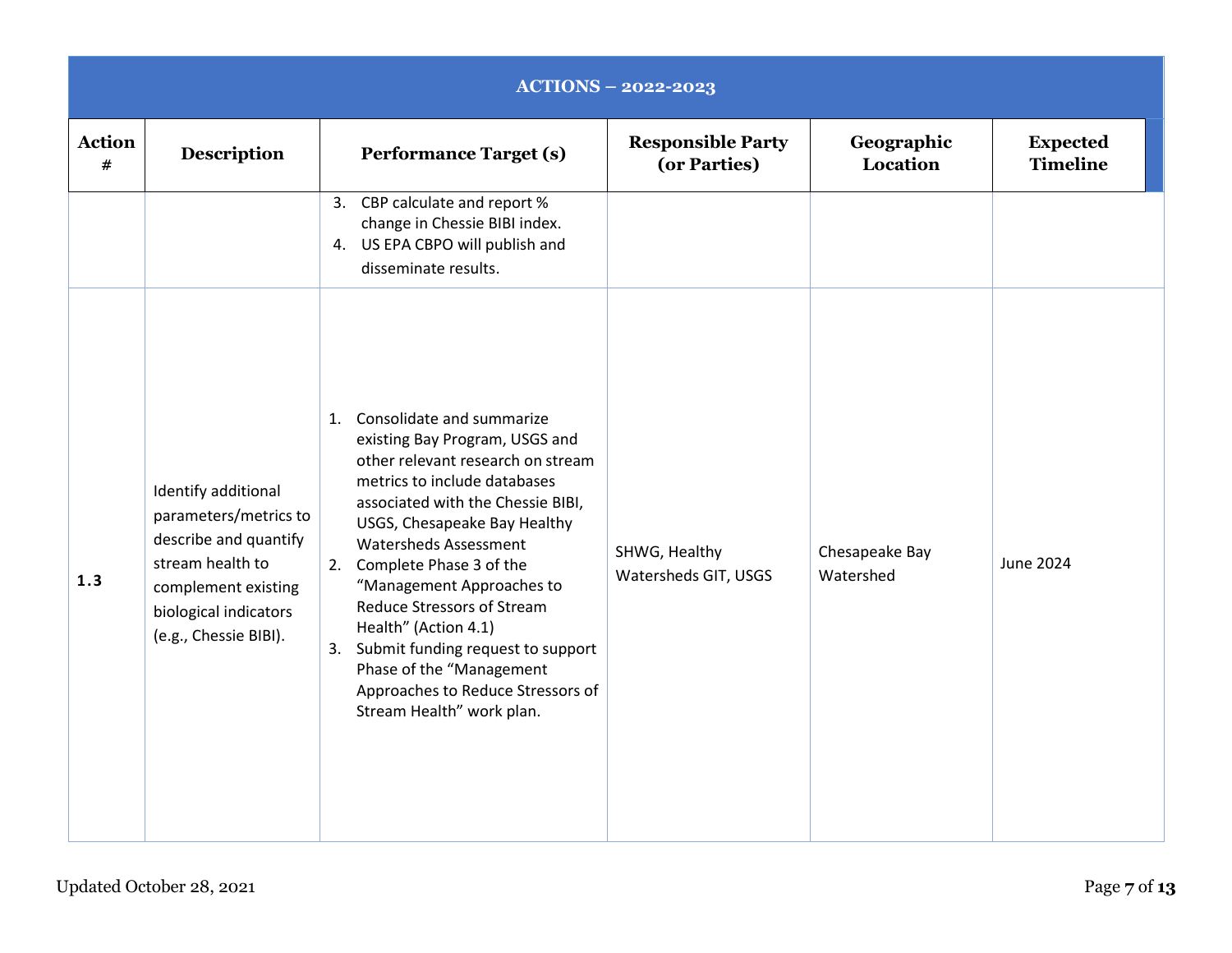|                    |                                                                                     |                                                                                                                                                                                                                                                                                                                                                                                                                                                              | $ACTIONS - 2022 - 2023$                                                                                                                                                                                                              |                                                                                                                                                                                                                                                              |                                                                                                                                                              |
|--------------------|-------------------------------------------------------------------------------------|--------------------------------------------------------------------------------------------------------------------------------------------------------------------------------------------------------------------------------------------------------------------------------------------------------------------------------------------------------------------------------------------------------------------------------------------------------------|--------------------------------------------------------------------------------------------------------------------------------------------------------------------------------------------------------------------------------------|--------------------------------------------------------------------------------------------------------------------------------------------------------------------------------------------------------------------------------------------------------------|--------------------------------------------------------------------------------------------------------------------------------------------------------------|
| <b>Action</b><br># | <b>Description</b>                                                                  | <b>Performance Target (s)</b>                                                                                                                                                                                                                                                                                                                                                                                                                                | <b>Responsible Party</b><br>(or Parties)                                                                                                                                                                                             | Geographic<br>Location                                                                                                                                                                                                                                       | <b>Expected</b><br><b>Timeline</b>                                                                                                                           |
|                    |                                                                                     | Management Approach 2: Provision of adequate funding and technical resources to support functional life in stream<br>restoration projects, in addition to nutrient and sediment reductions.                                                                                                                                                                                                                                                                  |                                                                                                                                                                                                                                      |                                                                                                                                                                                                                                                              |                                                                                                                                                              |
| 2.1                | Support pooled<br>monitoring approach<br>throughout<br>Chesapeake Bay<br>watershed. | SHWG provide input to existing<br>1.<br>pooled monitoring research<br>program, including topics for<br>research and dissemination<br>support of the effort/results prior<br>to issuance of the request for<br>proposal<br>2. Provide input on short- and long-<br>term funding at the request of<br>Chesapeake Bay Trust to support<br>opportunities to expand /develop<br>efforts (e.g., to other Bay Program<br>jurisdictions) of the research<br>program. | CBT lead on Pooled<br>Monitoring Initiative<br>(members include MDE,<br>USACE, FWS, MD DNR,<br>MD SHA). SHWG lead(s)<br>meet with CBT two<br>times per year.<br>Chesapeake Bay Trust<br><b>Pooled Monitoring</b><br>Initiative; SHWG | Maryland (current<br>effort)<br>District of Columbia,<br>Virginia, and other<br>interested jurisdictions<br>(future, expanded<br>effort)<br>Potential other<br>Chesapeake Bay<br>Watershed funding<br>partners/collaborators<br>(future, expanded<br>effort) | Annual<br>December 2022<br>December 2023<br>See the CBT website<br>for updates<br>throughout the year<br>at<br>https://cbtrust.org/re<br>storation-research/ |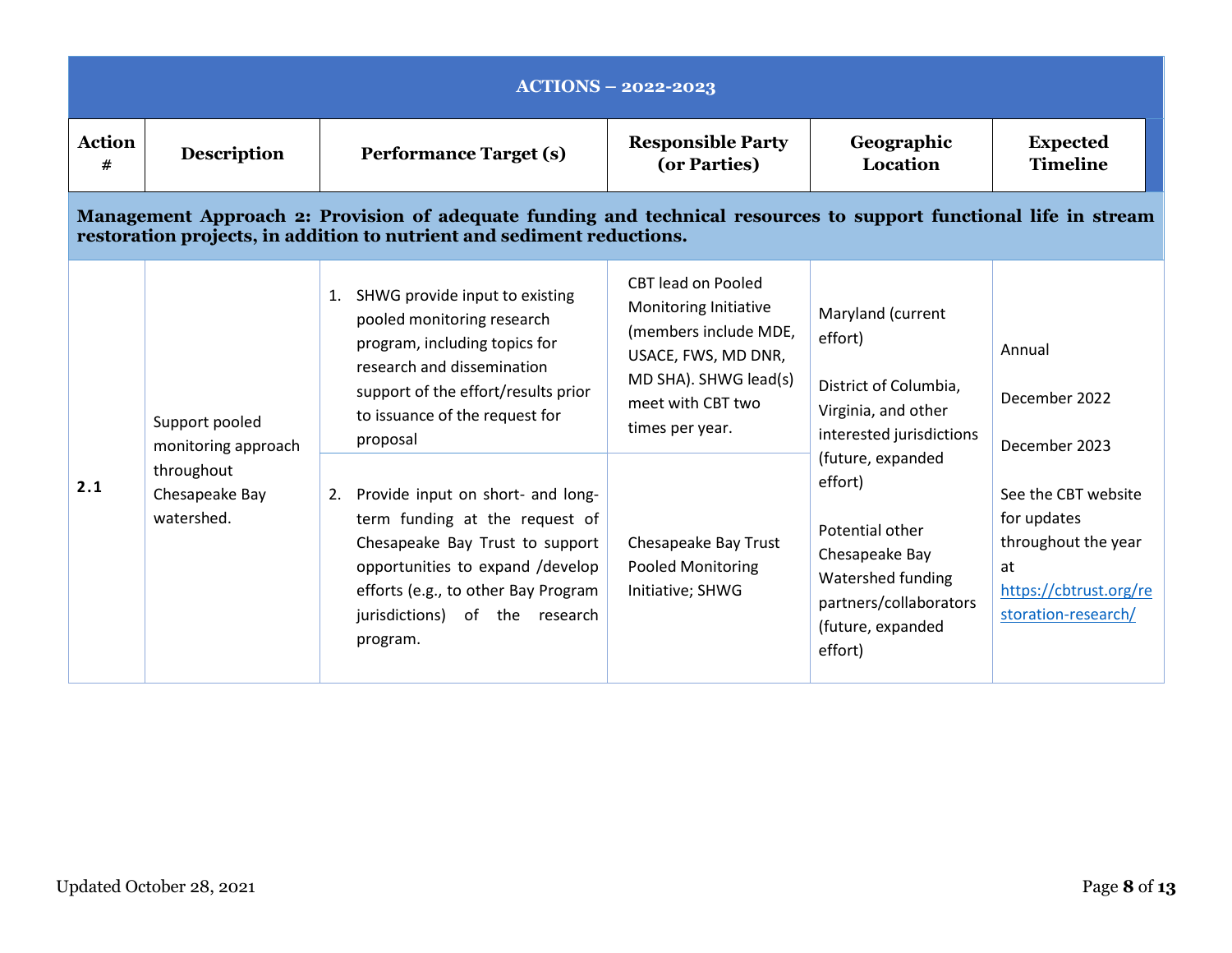|                    |                                                                                                                                                                                                         |                                                                                                                                                                                                                                                                                                                                                                                                                                                               | <b>ACTIONS - 2022-2023</b>                                                                                                                                                                                                                                          |                               |                                                                                               |
|--------------------|---------------------------------------------------------------------------------------------------------------------------------------------------------------------------------------------------------|---------------------------------------------------------------------------------------------------------------------------------------------------------------------------------------------------------------------------------------------------------------------------------------------------------------------------------------------------------------------------------------------------------------------------------------------------------------|---------------------------------------------------------------------------------------------------------------------------------------------------------------------------------------------------------------------------------------------------------------------|-------------------------------|-----------------------------------------------------------------------------------------------|
| <b>Action</b><br># | <b>Description</b>                                                                                                                                                                                      | <b>Performance Target (s)</b>                                                                                                                                                                                                                                                                                                                                                                                                                                 | <b>Responsible Party</b><br>(or Parties)                                                                                                                                                                                                                            | Geographic<br><b>Location</b> | <b>Expected</b><br><b>Timeline</b>                                                            |
|                    |                                                                                                                                                                                                         | 3. Identify selected research findings<br>and/or their application beyond the<br>research study to present at SHWG<br>meeting(s), providing an opportunity<br>to ask new questions, clarify the<br>current state of scientific<br>knowledge, and refine the top key<br>restoration questions in the<br>community for future study.<br>Management Approach 3: Active and engaged participation by local communities with Federal and State partners is central | 3. SHWG, The Chesapeake<br>Bay Trust's Pooled<br>Monitoring Initiative (with<br>help from Maryland Water<br><b>Monitoring Council</b><br><b>Stream Restoration</b><br>Monitoring Sub-<br><b>Committee and Maryland</b><br><b>Stream Restoration</b><br>Association) | Chesapeake Bay                | Annual (December<br>2022, 2023)                                                               |
|                    |                                                                                                                                                                                                         | to Bay restoration (See Management Strategy for full Approach).                                                                                                                                                                                                                                                                                                                                                                                               |                                                                                                                                                                                                                                                                     |                               |                                                                                               |
|                    | Develop a "Stream<br><b>Restoration Permit</b><br>Committee" of the<br><b>Stream Health Work</b><br>Group that brings<br>practitioners,                                                                 | 1. Identify members of the Stream<br>Health Work Group to form the<br>Committee<br>2. Develop meeting schedule                                                                                                                                                                                                                                                                                                                                                |                                                                                                                                                                                                                                                                     |                               | Form committee by<br>April 2022                                                               |
| 3.1                | regulators and the<br>regulated community<br>together to resolve<br>issues and find<br>common ground to<br>identify actions to<br>streamline the stream<br>restoration project<br>permit review process | 3. Develop and distribute survey<br>4. Summarize survey results and<br>provide recommendations to<br>Stream Health Work Group (and<br>Bay Program Partnership) on<br>priority actions identified from the<br>survey                                                                                                                                                                                                                                           | <b>Permitting Committee:</b><br>USACE, MDE, MDNR, VA<br>DEQ, and Consultants                                                                                                                                                                                        | Chesapeake Bay<br>Watershed   | Implement survey by<br>December 2022<br>Provide summary of<br>survey results in April<br>2023 |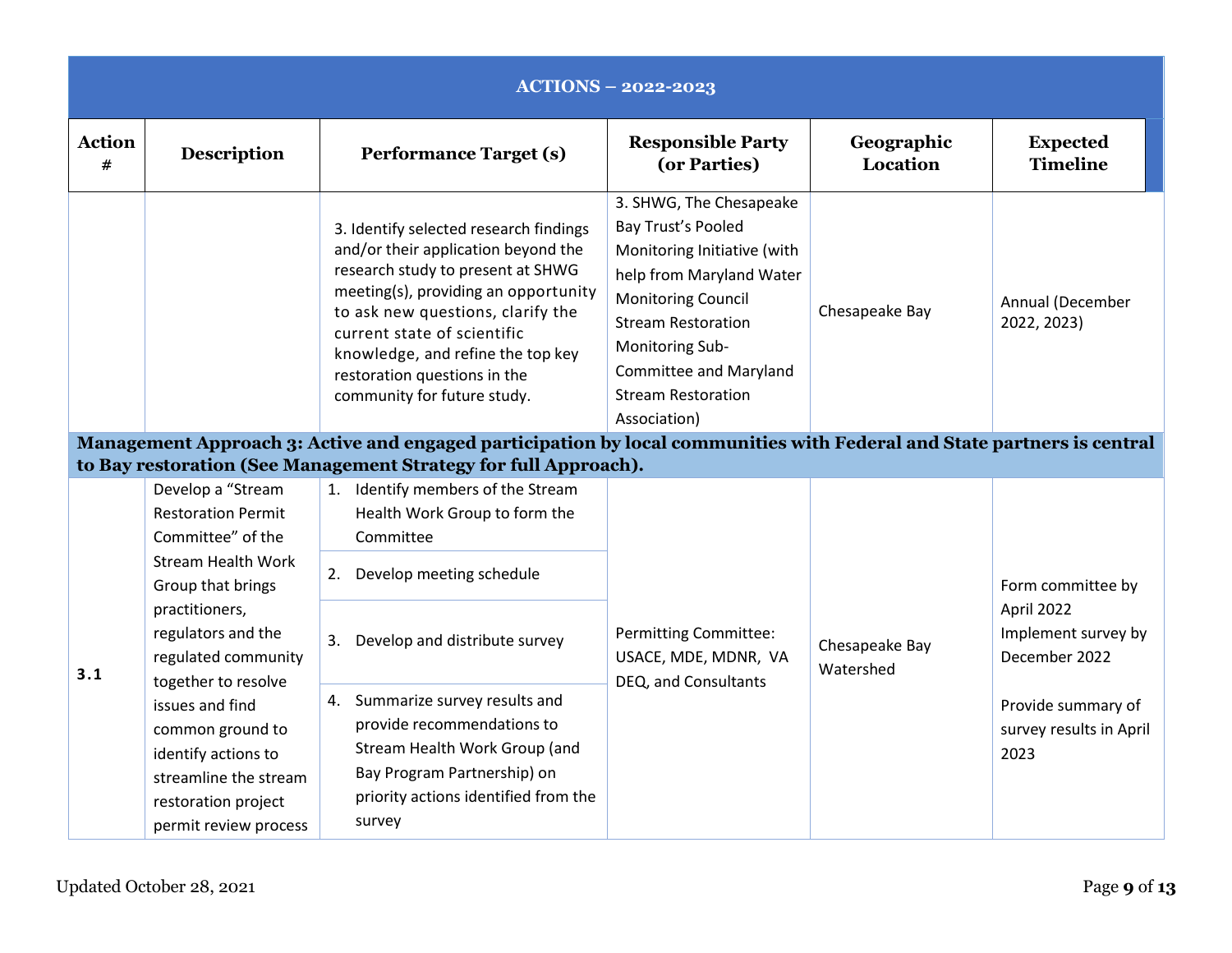|                    |                                                                                                                                                                                                                                                 |                                                                                                                                                                                                                                                                                                                                                                                                                                                                 | <b>ACTIONS - 2022-2023</b>                                                                                                                                                                                                                                                                   |                             |                                                                                                                 |
|--------------------|-------------------------------------------------------------------------------------------------------------------------------------------------------------------------------------------------------------------------------------------------|-----------------------------------------------------------------------------------------------------------------------------------------------------------------------------------------------------------------------------------------------------------------------------------------------------------------------------------------------------------------------------------------------------------------------------------------------------------------|----------------------------------------------------------------------------------------------------------------------------------------------------------------------------------------------------------------------------------------------------------------------------------------------|-----------------------------|-----------------------------------------------------------------------------------------------------------------|
| <b>Action</b><br># | <b>Description</b>                                                                                                                                                                                                                              | <b>Performance Target (s)</b>                                                                                                                                                                                                                                                                                                                                                                                                                                   | <b>Responsible Party</b><br>(or Parties)                                                                                                                                                                                                                                                     | Geographic<br>Location      | <b>Expected</b><br><b>Timeline</b>                                                                              |
| 3.2                | Engage with under-<br>served, under-<br>represented<br>communities to<br>increase participation<br>in stream health<br>concerns                                                                                                                 | 1. Develop a one-page plain-<br>language document on stream<br>health and communities, written<br>specifically for the targeted<br>audience to assist in<br>communicating with those<br>communities<br>2. Identify communities based on<br><b>EPA's Environmental Justice</b><br><b>Screening Tool</b><br>3. Meet with community<br>representatives to discuss the<br>SHWG's goals and understand and<br>document their concerns<br>4. Share findings with LGAC | <b>SHWG, Communications</b><br>Workgroup, GIT 5, GIT 6,<br>LGAC, others                                                                                                                                                                                                                      | Chesapeake Bay<br>Watershed | Communication<br>Document complete<br>by June 2022<br><b>Community Meetings</b><br>complete by<br>December 2023 |
|                    |                                                                                                                                                                                                                                                 | Management Approach 4: Develop and Promote holistic stream restoration design guidelines that identify the level of                                                                                                                                                                                                                                                                                                                                             |                                                                                                                                                                                                                                                                                              |                             |                                                                                                                 |
|                    |                                                                                                                                                                                                                                                 | degradation and improvement of stream functions and key stressors/factors limiting potential uplift.                                                                                                                                                                                                                                                                                                                                                            |                                                                                                                                                                                                                                                                                              |                             |                                                                                                                 |
| 4.1                | Collaborate with USGS<br>as a part of their new<br>Science Plan to<br>investigate and define<br>stream stressors and<br>their management to<br>improve stream<br>health. This<br>collaboration will be in<br>order to better<br>understand what | 1. Stream Health Work Group will<br>collaborate with USGS to conduct<br>a literature review and survey of<br>Bay jurisdictions to determine<br>what stressors and drivers are<br>most affecting stream health and<br>responsible for causing<br>impairment of streams consistent<br>with state-defined 303(d) listings.                                                                                                                                         | USGS will be responsible<br>for conducting the initial<br>review of literature on<br>stream health stressors<br>and will report out to the<br><b>Stream Health Work</b><br>Group. The SHWG<br>membership/state<br>representatives or<br>referred colleague will<br>facilitate implementation | Chesapeake Bay<br>Watershed | Work is underway<br>and expected to be<br>complete by<br>December 2021                                          |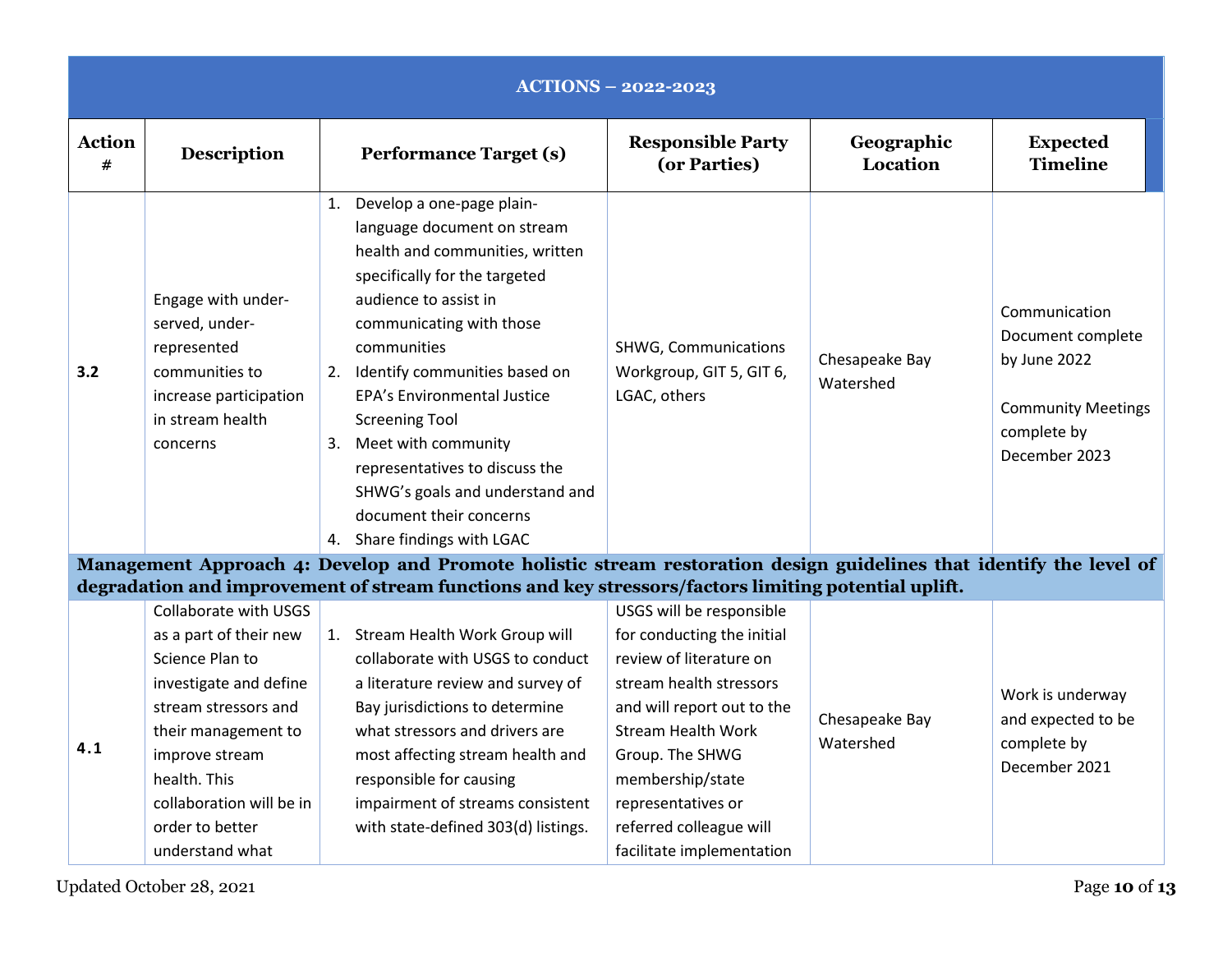|                    | $ACTIONS - 2022 - 2023$                  |                                                                                                                                                                                                                                                                                                                                          |                                                                                                                                                                                                   |                        |                                                                              |  |  |
|--------------------|------------------------------------------|------------------------------------------------------------------------------------------------------------------------------------------------------------------------------------------------------------------------------------------------------------------------------------------------------------------------------------------|---------------------------------------------------------------------------------------------------------------------------------------------------------------------------------------------------|------------------------|------------------------------------------------------------------------------|--|--|
| <b>Action</b><br># | <b>Description</b>                       | <b>Performance Target (s)</b>                                                                                                                                                                                                                                                                                                            | <b>Responsible Party</b><br>(or Parties)                                                                                                                                                          | Geographic<br>Location | <b>Expected</b><br><b>Timeline</b>                                           |  |  |
|                    | factors lead to<br>functional uplift and |                                                                                                                                                                                                                                                                                                                                          | of the survey.                                                                                                                                                                                    |                        |                                                                              |  |  |
|                    | which may lead to<br>degradation.        | Determine which stressors, as<br>2.<br>identified by work with USGS, can<br>be changed through management<br>activities, especially those<br>management activities that align<br>with practices identified in the<br>new jurisdiction Watershed<br>Implementation Plans (WIPs) to<br>reduce nutrient and sediment<br>delivery to the Bay | SHWG, USGS, Center for<br>Watershed and<br>Protection, Technical<br>Advisory Group for<br>CBT/GIT project<br>"Management<br>Approaches to Reduce<br><b>Stressors of Stream</b><br>Health"         |                        | Work is underway<br>and expected to be<br>complete by March<br>2022; ongoing |  |  |
|                    |                                          | Following the implementation of<br>3.<br>management efforts, identify how<br>stream health is changing and how<br>it can be better characterized<br>through both biological and non-<br>biological metrics                                                                                                                               | Responsible parties for<br>phase 3 (Action 4.1.3) will<br>be determined upon GIT<br>funding and completion of<br>phases 1 and 2.<br>Tentative RPs: SHWG,<br>USGS, and others may<br>include ICPRB |                        | December 2024;<br>ongoing                                                    |  |  |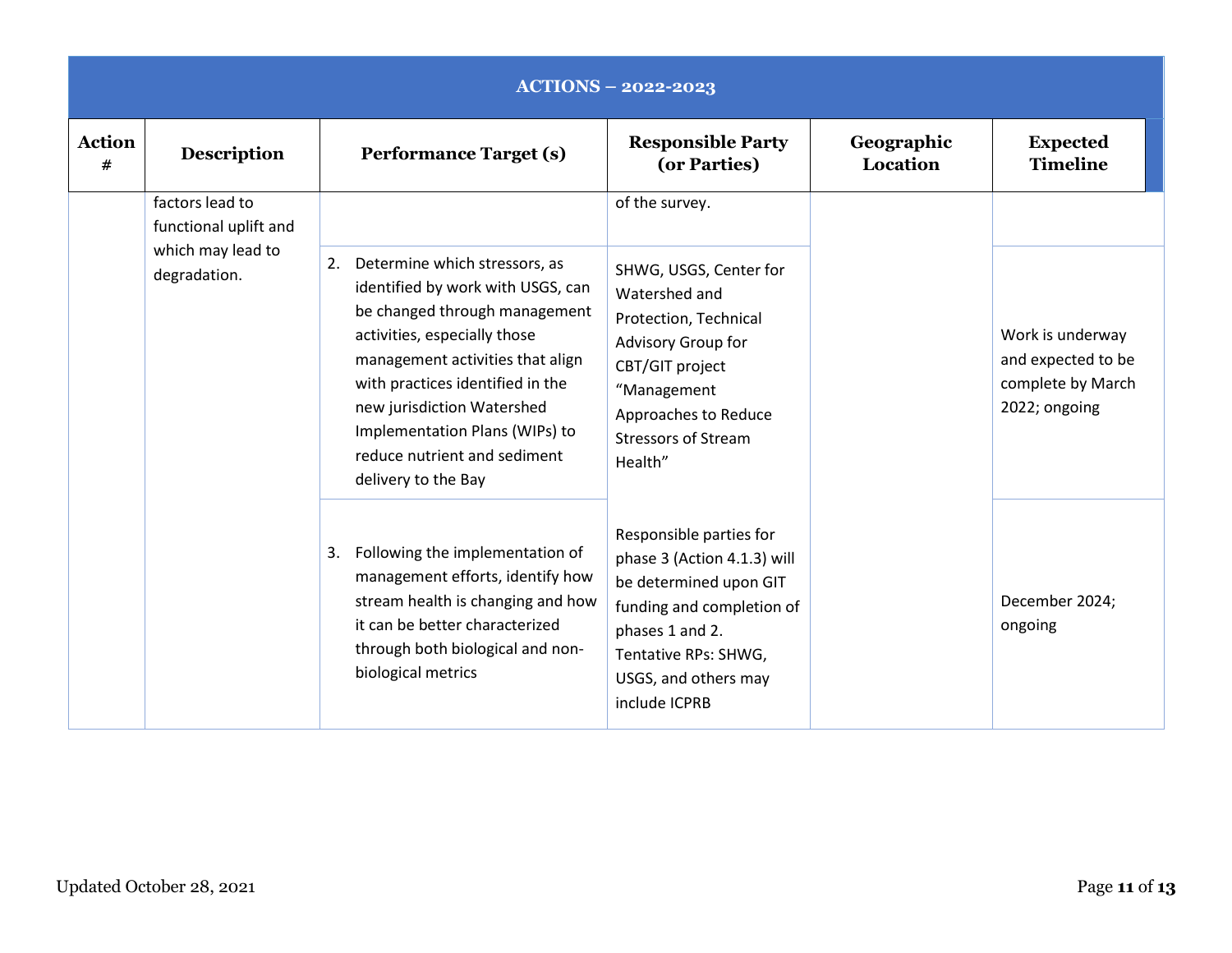| <b>ACTIONS - 2022-2023</b>                                                                                                                                                                                                                                   |                                                                                                                                  |                                                                                                                                                                                                                                                                              |                                                                          |                        |                                    |  |  |  |
|--------------------------------------------------------------------------------------------------------------------------------------------------------------------------------------------------------------------------------------------------------------|----------------------------------------------------------------------------------------------------------------------------------|------------------------------------------------------------------------------------------------------------------------------------------------------------------------------------------------------------------------------------------------------------------------------|--------------------------------------------------------------------------|------------------------|------------------------------------|--|--|--|
| <b>Action</b><br>#                                                                                                                                                                                                                                           | <b>Description</b>                                                                                                               | <b>Performance Target (s)</b>                                                                                                                                                                                                                                                | <b>Responsible Party</b><br>(or Parties)                                 | Geographic<br>Location | <b>Expected</b><br><b>Timeline</b> |  |  |  |
| 4.2                                                                                                                                                                                                                                                          | Develop report and<br>recommendations on<br>the State of Science<br>for Stream<br>Restoration and<br>impacts on stream<br>health | Form Planning Committee for<br>1.<br><b>STAC Workshop</b><br>Submit request for STAC workshop<br>2.<br>on the "State of the Science"<br>stream restoration workshop<br>Plan and execute STAC workshop<br>3.<br>on the "State of the Science"<br>stream restoration if funded | SHWG, STAC, MWMC,<br>MSRA, USWG, Forestry<br><b>WG</b>                   |                        | December 2023                      |  |  |  |
| Management Approach 5: Work with CB partners to include the Enhancing Partnering, Leadership and Management GIT to<br>enhance the capacity of local governments, organizations and landowners of beneficial stream restoration and maintenance<br>practices. |                                                                                                                                  |                                                                                                                                                                                                                                                                              |                                                                          |                        |                                    |  |  |  |
| 5.1                                                                                                                                                                                                                                                          | Improve<br>communications and<br>understanding of<br>stream health                                                               | Develop summary documents of the<br>results of the "Management<br>Approaches to Reduce Stressors of<br>Stream Health" reports as part of<br>Action 4.1                                                                                                                       | SHWG, CBPO<br>Communications<br>Team/Indicators<br>Coordinator/Data Team | Bay-wide               | December 2024                      |  |  |  |